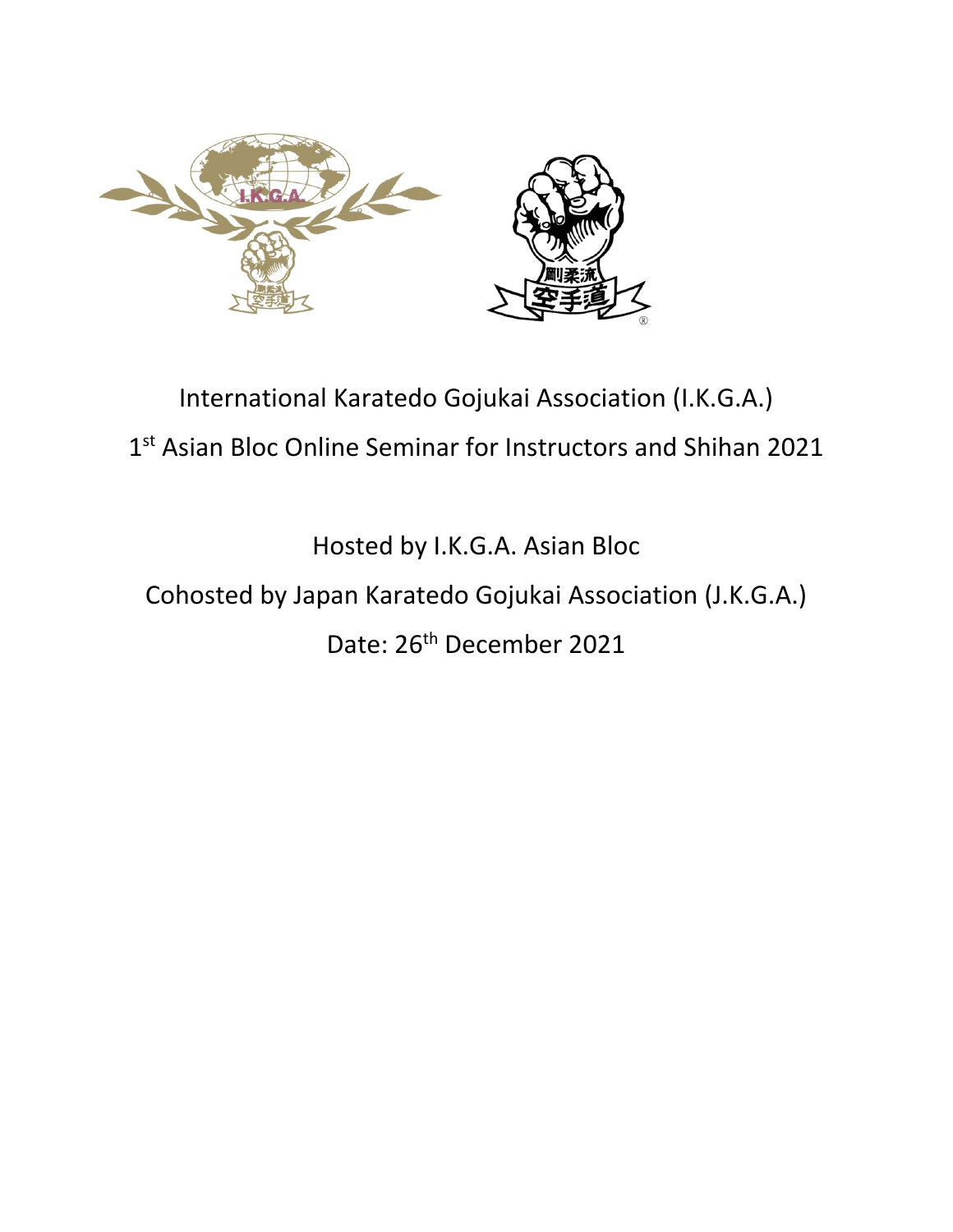## **Greetings**

It is going to be the first time for IKGA Asian Bloc to organize an online seminar. The situations may vary depending on where you are but I understand many of us are having a hard time teaching Karate in the period of COVID-19. So this time I would like to overcome this physical barriers by using technology for us to train Gojuryu Karate together online.

I set the requirement for participating in this seminar to be instructors and Shihan this time but I would like to consider having a larger seminar in the future and also would like to consider having a country in Asian Continent to host.

I will be appreciated if you can use this opportunity to deepen engagement between instructors and Shihan from IKGA and JKGA. I am looking forward to seeing you online in the seminar.

Gohei Yamaguchi

Asian Bloc Director

1. Title:

International Karatedo Gojukai Association (I.K.G.A.)  $1<sup>st</sup>$  Asian Bloc Zoom Online Seminar for Instructors and Shihan 2021

- 2. Hosted by IKGA Asian Bloc, cohosted by JKGA
- 3. Lecturers:

Goshi Yamaguchi Saiko Shihan (President of IKGA and JKGA) Gohei Yamaguchi Shihan (Asian Bloc Director) Hideki Wakasugi Shihan (Asian Bloc Vice Director)

4. Requirement for Participation: IKGA San (3rd) Dan Ho & above Instructors and Shihan from IKGA Asian Bloc JKGA San (3rd) Dan Ho & above Instructors and Shihan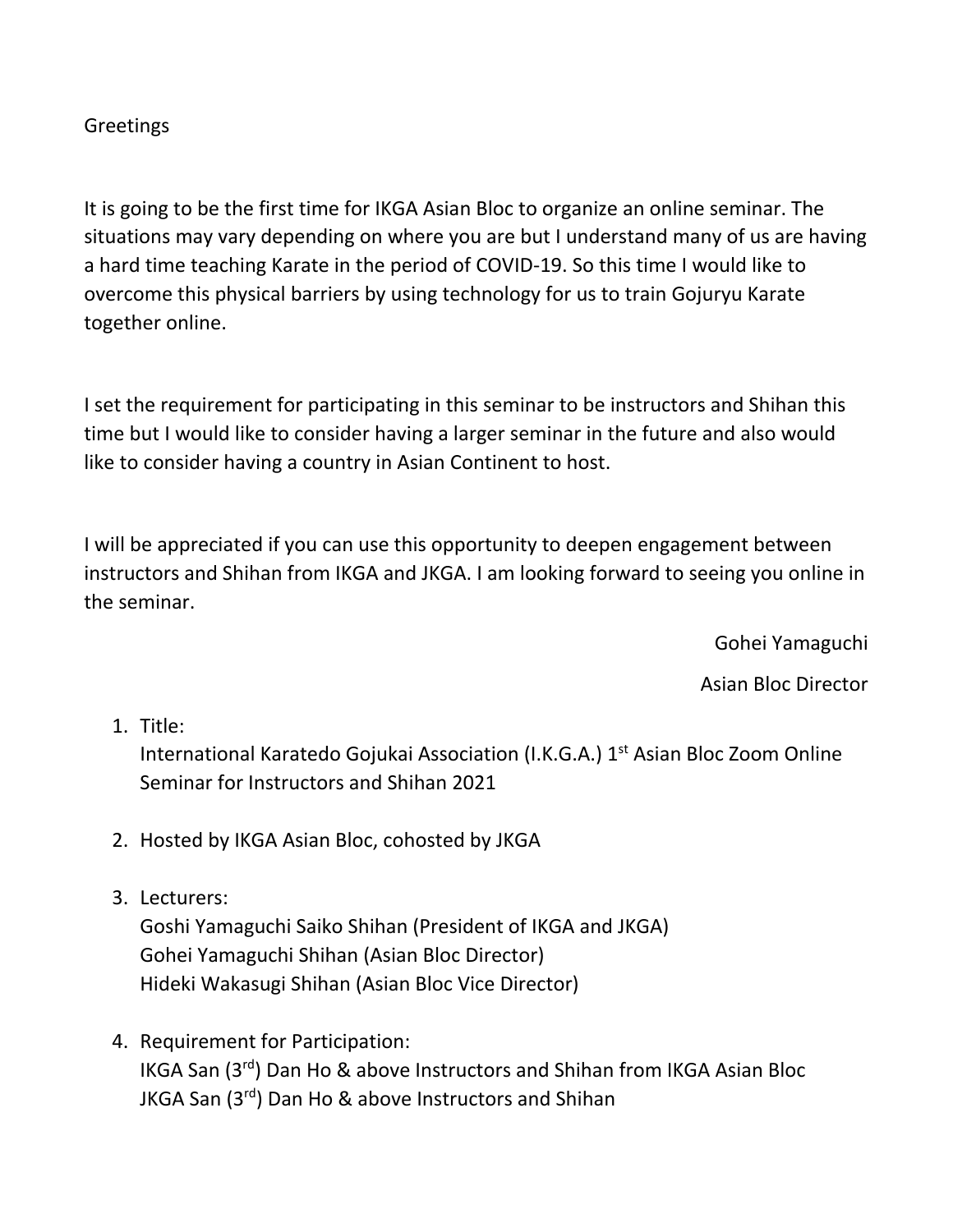5. Schedule:

Sunday, 26<sup>th</sup> December 2021

13:00 JST (Japan Time) Opening

13:30-15:30 JST Seminar for IKGA / JKGA instructors (San Dan Ho & above) and Shihan

15:30-16:00 JST Break Time

16:00-17:00 JST Seminar for Shihan to practice specific Kata / Tokuteigata

6. Participation Fee:

Only to join the class for instructors (San Dan Ho and above): 30 USD / person Only to join the class for Shihan: 20 USD / person To join both classes: 40 USD / person

7. Payment method:

For Instructors, please pay the Fee to your Country Branch Chief (Director) or Dojo Chief.

For Country Branch Chiefs (Directors) or Dojo Chief, please pay the Fee though PayPal at ikga.goju.world@gmail.com.

For Country Branch Chiefs (Directors) or Dojo Chief who do not have Paypal account, IKGA Hombu will send you a bill via e-mail. Please let us know the e-mail address for us to send the bill.

E-mail address:

8. How to Apply:

For instructors, send your names to your Country Branch Chief (Director) or to Dojo Chief.

For Country Branch Chiefs (Directors) and Dojo Chiefs, send the Application Form to IKGA Hombu via e-mail, which is ikga.goju.world@gmail.com and cc to gojukaiwakasugi@yahoo.co.jp.

※Deadline for Application: at 2400 (Japan Time) on 12th December 2021.

※IKGA Asian Bloc will send the Zoom ID and Pass Code to the Director or the Dojo Chief of the participating country.

9. Important Notes:

1) Please do not distribute the zoom link to anyone (Zoom ID and Pass Code shall